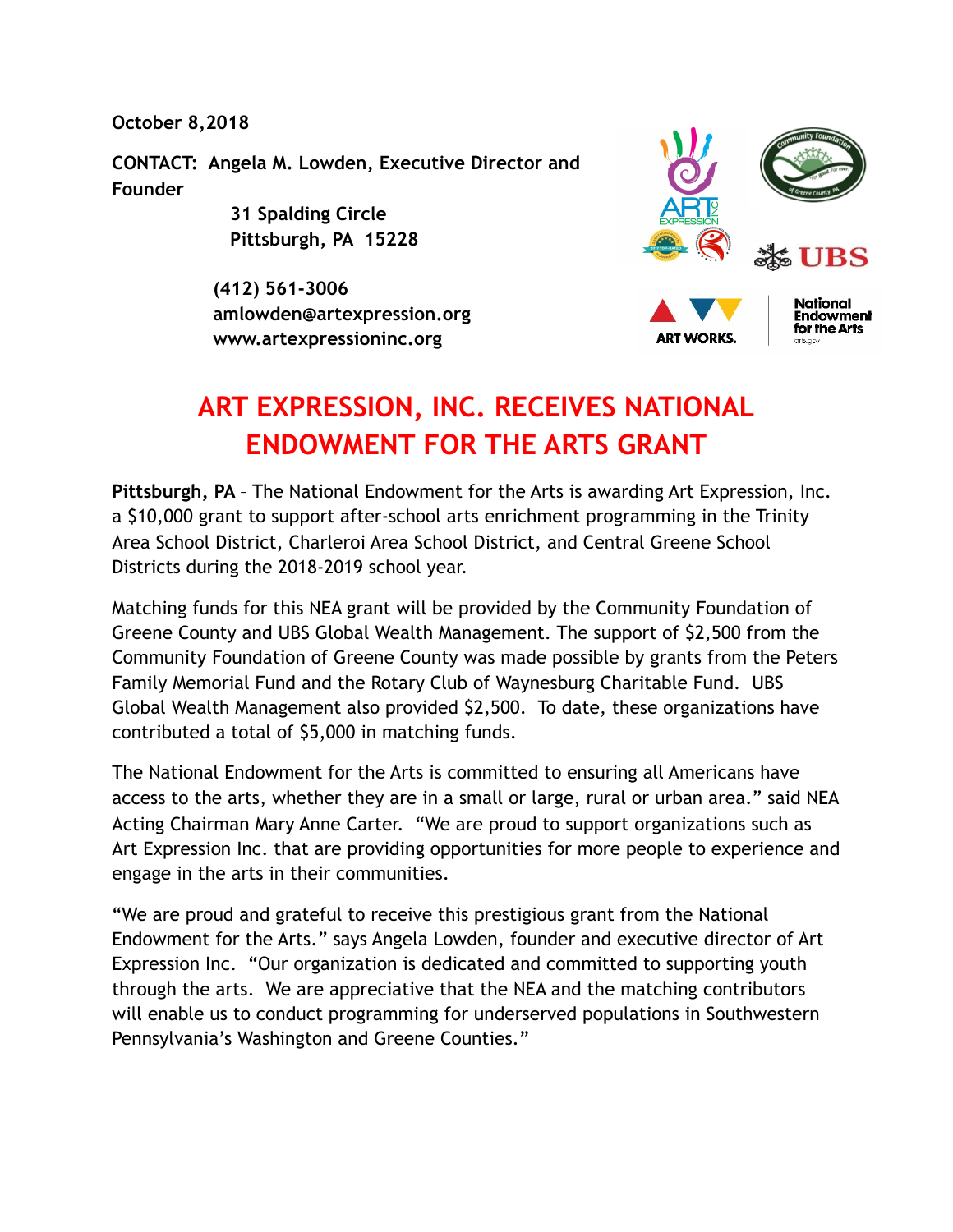Art Expression provides non-judgmental, inclusive, free of charge programming that bridges social-emotional learning with other academics, arts, cultural and STEAM concepts.

Each school district served by this NEA grant will have the opportunity to choose from among Art Expression's specialty programs. Options include Art Expression's flagship program, Creative pARTners, as well as themed variations that offer instruction in a variety of topics. These specialty programs include STEAM (science, technology, engineering, art, and math) programming such as EcoSmART, StART Growing, ARTchitecture: Building Bridges, ARTmostphere: Weather, ARTletic, ARTistic Dreamers and the ARTvenures in History series. All the classes explore metaphors that relate to the students' lives as expressed through their art projects.

## **About the Art Expression, Inc**

Art Expression, Inc. Is a  $501(c)(3)$  charitable organization that was founded by James and Angela Lowden in 2001 as an expression of their passion for alleviating the social inequalities that exist among children of different abilities and backgrounds. It is a fully inclusive after-school program, offered free of charge to students, that focuses on developing social and emotional learning through the arts in the Pittsburgh area. Art and music therapy are not performed during the sessions, but some components of both are used to develop positive outcomes for students. The organization's mission is to provide social and emotional learning through the arts and provide academic enrichment in an inclusive setting. Its programming fosters creativity and imagination and enhances self-esteem for children in schools, homeless shelters and community organizations. Art Expression is a two-time finalist (2013 and 2017) for the National Arts and the Humanities Youth Program Awards, distinguishing the organization as one of the top 50 arts and humanities-based programs in the U.S. Art Expression has also received certificates of excellence from the President's Committee on the Arts and the Humanities. Art Expression was designated as a "Model Art Therapy Program" by the American Association of School Administrators and the American Art Therapy Association in 2011. Since its founding the organization has served over 10,000 children in Allegheny, Fayette, Greene, Washington and Westmoreland Counties.

## **About the National Endowment for the Arts**

Established by Congress in 1965, the National Endowment for the Arts is the independent federal agency whose funding and support gives Americans the opportunity to participate in the arts, exercise their imaginations, and develop their creative capacities. Through partnerships with state arts agencies, local leaders, other federal agencies, and the philanthropic sector, the NEA supports arts learning, affirms and celebrates American's rich and diverse cultural heritage, and extends its